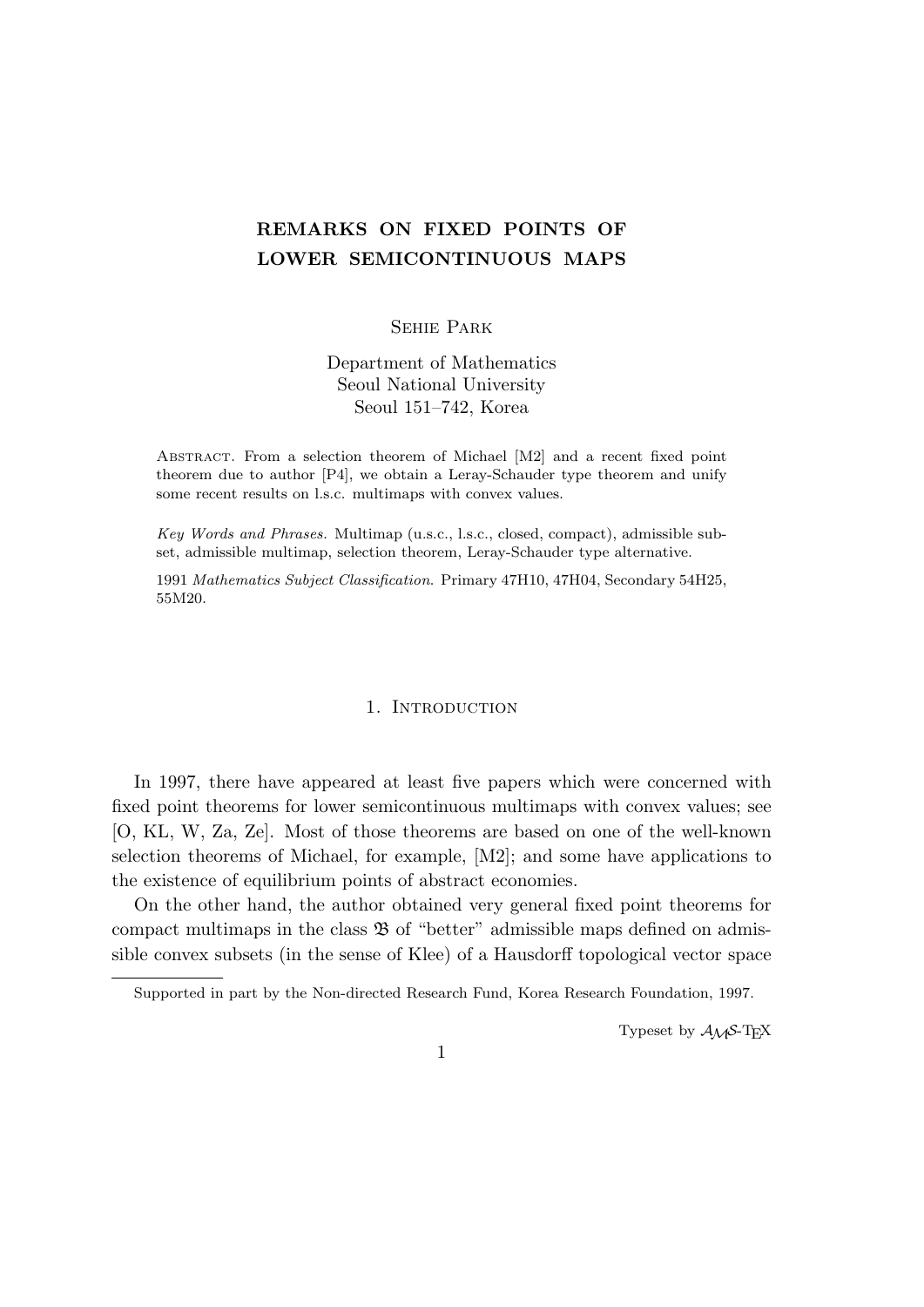(t.v.s.); see [P3,4]. Our aim in this paper is to derive recent fixed point theorems for lower semicontinuous multimaps from one of our theorems.

### 2. Preliminaries

A *multimap* or *map*  $F: X \to Y$  is a function from X into the power set of Y with nonempty values, and  $x \in F^-(y)$  if and only if  $y \in F(x)$ .

For topological spaces *X* and *Y*, a map  $F: X \to Y$  is said to be *upper semicontinuous* (u.s.c.) if for each closed set  $B \subset Y$ , the set  $F^{-}(B) = \{x \in X : T(x) \cap B \neq \emptyset\}$ *∅}* is closed in *X*; *lower semicontinuous* (l.s.c.) if for each open set *B ⊂ Y* , the set  $F^{-}(B)$  is open; *closed* if its graph  $\text{Gr}(F) = \{(x, y) : x \in X, y \in F(x)\}\$ is closed in *X* × *Y*; and *compact* if the closure  $\overline{F(X)}$  of its range  $F(X) = \bigcup_{x \in X} F(x)$  is compact in *Y*. If *F* is u.s.c. with closed values and *Y* is regular, then  $\overline{F}$  is closed. The converse is true whenever *Y* is compact.

The following is a well-known selection theorem of Michael [M2, Theorem 1.2]:

**Theorem 0.** *Let X be a paracompact space and M a metrizable subset of a complete locally convex t.v.s.*  $E$ *. Let*  $F : X \to M$  *be a l.s.c. map such that, for some metric on M*, every  $F(x)$  *is complete. Then there exists a continuous*  $f: X \to E$ *such that*  $f(x) \in \overline{co} F(x)$  *for every*  $x \in X$ *.* 

A nonempty subset *X* of a t.v.s. *E* is said to be *admissible* (in the sense of Klee) provided that, for every compact subset *K* of *X* and every neighborhood *V* of the origin 0 of *E*, there exists a continuous map  $h: K \to X$  such that  $x - h(x) \in V$ for all  $x \in K$  and  $h(K)$  is contained in a finite dimensional subspace of E.

Note that every nonempty convex subset of a locally convex t.v.s. is admissible. Other examples of an admissible t.v.s. are  $\ell^p$  and  $L^p(0,1)$  for  $0 < p < 1$ , the space  $S(0,1)$  of equivalence classes of measurable function on [0, 1], the Hardy spaces  $H^p$  for  $0 < p < 1$ , certain Orlicz spaces, ultrabarrelled t.v.s. admitting Schauder basis, and others; see [P4] and references therein.

Let *X* be a nonempty convex subset of a t.v.s. *E* and *Y* a topological space. A *polytope P* in *X* is any convex hull of a nonempty finite subset of *X*; or a nonempty compact convex subset of *X* contained in a finite dimensional subspace of *E*.

We define the *"better" admissible class*  $\mathfrak{B}$  of multimaps defined on *X* as follows:

 $F \in \mathfrak{B}(X, Y) \Longleftrightarrow F : X \to Y$  is a map such that for any polytope *P* in *X* and any continuous map  $f: F(P) \to P$ , the composition  $f(F|_P): P \to P$  has a fixed point.

Subclasses of  $\mathfrak{B}$  are classes of continuous function  $\mathbb{C}$ , the Kakutani maps K (u.s.c. with closed convex values and codomains are convex), the acyclic maps V (u.s.c. with compact acyclic values), the Powers maps V*<sup>c</sup>* (finite compositions of acyclic maps), and many others; see [P3,4].

 $\mathcal{D}_{\mathcal{L}}$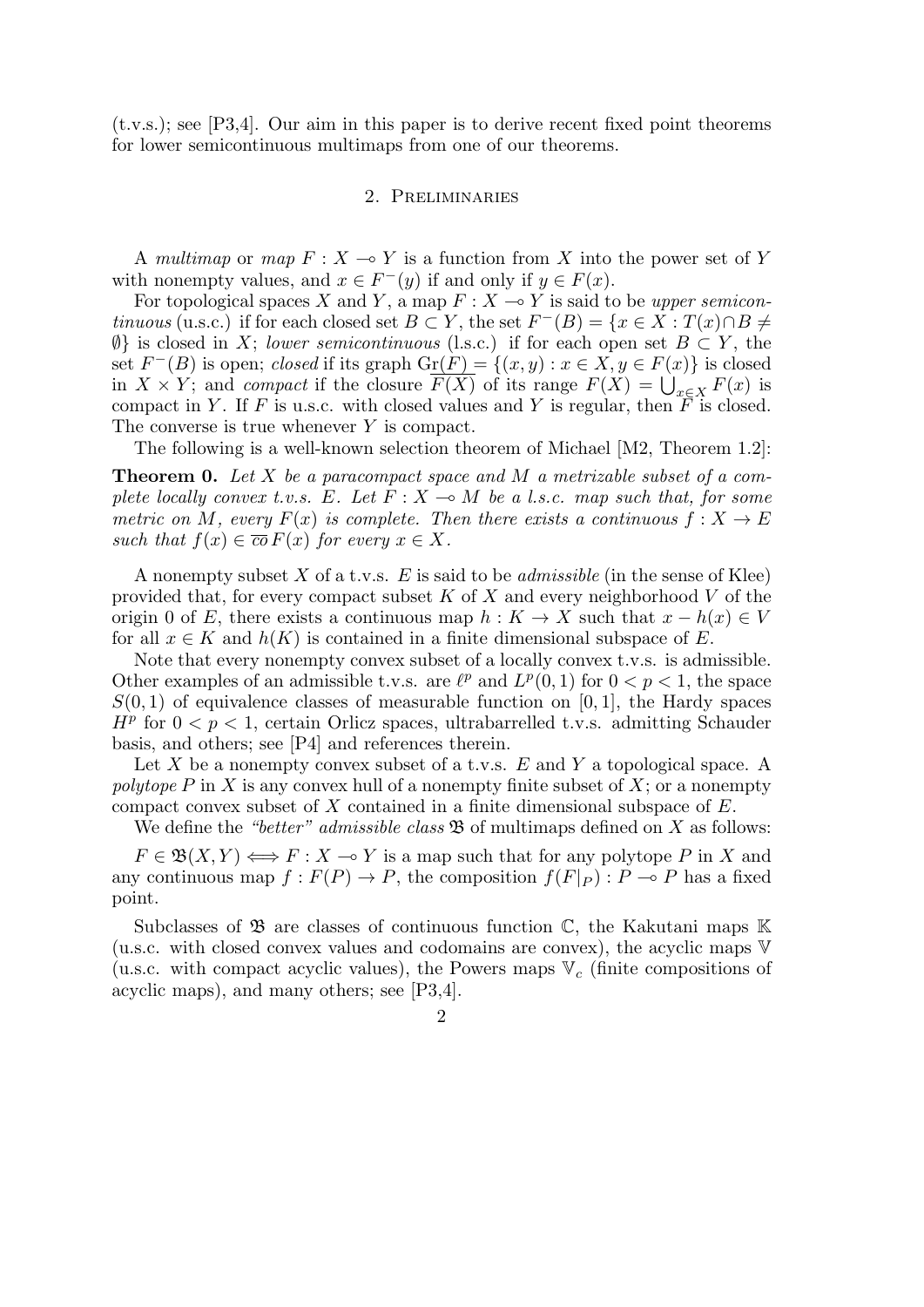The following is due to the author [P4]:

**Theorem 1.** *Let E be a t.v.s. and X an admissible convex subset of E. Then any closed compact map*  $F \in \mathfrak{B}(X,X)$  *has a fixed point.* 

Note that Theorem 1 includes a large number of historically well-known fixed point theorems due to Brouwer, Schauder, Tychonoff, Kakutani, Fan and Glicksberg, Himmelberg, and many others; for the references, see [P1].

# 3. Main Results

We begin with the following Leray-Schauder type fixed point theorem:

**Theorem 2.** *Let E be a locally convex t.v.s., U a convex neighborhood of the origin* 0 *of E, and X a convex subset of E containing* 0*. Then any closed compact map*  $F \in \mathfrak{B}(\overline{U} \cap X, X)$  *satisfying* 

 $(ES)$   $F(x) \cap {\lambda x : \lambda > 1} = \emptyset$  *for each*  $x \in Bd_XU$ *has a fixed point.*

*Proof.* Let *p* be the Minkowski functional of  $\overline{U}$ . Since  $0 \in U$ , *p* is continuous. Define  $r : E \to \overline{U}$  by  $r(x) = x$  for  $x \in \overline{U}$  and  $r(x) = p(x)^{-1}x$  for  $x \notin \overline{U}$ ; that is,

$$
r(x) = [\max\{1, p(x)\}]^{-1}x \quad \text{for} \quad x \in E.
$$

Then *r* is a continuous retraction of *E* onto  $\overline{U}$ . Moreover, since *X* is convex and  $0 \in X$ , we have  $r(X) \subset X$  and  $r(F(\overline{U}) \cap X) \subset \overline{U} \cap X$ . Define  $G = rF$ . Since  $F \in \mathfrak{B}(\overline{U} \cap X, X)$ , it is easy to see that  $G = rF \in \mathfrak{B}(\overline{U} \cap X, \overline{U} \cap X)$  and G is closed and compact. Therefore, by Theorem 1, there exists an  $x \in \overline{U} \cap X$  such that  $x \in Gx$ ; that is,  $x = r(y)$  for some  $y \in Fx$ .

Suppose that  $x \in \text{Int } U$ . Then

$$
1 > p(x) = p(r(y)) = [\max\{1, p(y)\}]^{-1} p(y).
$$

Hence  $p(y) < 1$  and this implies  $r(y) = y$ . Then  $x = r(y) = y \in F(x)$ .

On the contrary, suppose that  $x \in Bd_XU$ . Then

$$
1 = p(x) = p(r(y)) = [\max\{1, p(y)\}]^{-1} p(y).
$$

If  $p(y) < 1$ , we have a contradiction. If  $p(y) > 1$ , then  $x = r(y) = p(y)^{-1}y$  and  $y = p(y)x$ . This contradicts condition (LS). Thus  $p(y) = 1$ , so that  $r(y) = y$  and  $x = r(y) = y \in F(x)$ . This competes our proof.

*Remark.* A slightly weaker version of Theorem 2 was given by the author [P2, Theorem 2].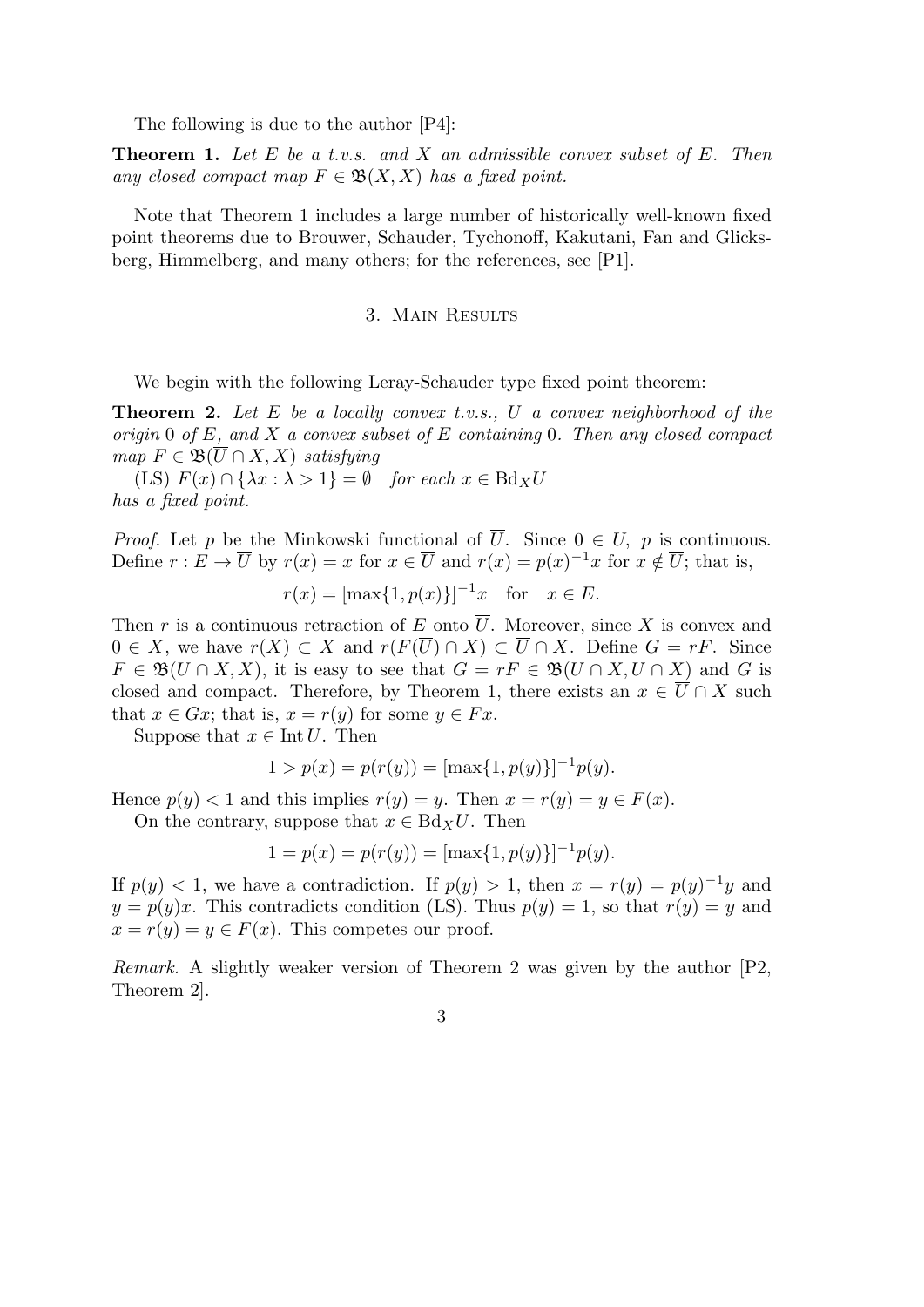From Theorems 0 and 2, we can deduce the following nonlinear alternative of Leray-Schauder type for l.s.c. multimaps due to O'Regan [O, Theorem 3.1]:

**Corollary 3.** Let *X* be either (i) a closed convex subset of a Fréchet space (com*plete metrizable locally convex t.v.s.) E, or* (ii) *a compact metrizable convex subset of a locally convex t.v.s. E. Let U be a relatively open convex subset of X containing* 0 *and*  $F: \overline{U} \to X$  *a l.s.c. compact map with closed convex values. Then either* (a) *F* has a fixed point in  $\overline{U}$ ; or

(b) *there exists an*  $x_0 \in \text{Bd} U$  *and a*  $\lambda \in (0,1)$  *with*  $u \in \lambda F x_0$ .

*Proof.* Since  $\overline{U}$  is paracompact as a subset of a metrizable set *X*, by Theorem 0, *F* :  $\overline{U} \to X$  has a continuous selection  $f : \overline{U} \to X$ . Then *f* is a closed compact map and  $f \in \mathbb{C}(\overline{U}, X) = \mathbb{C}(\overline{U} \cap X, X)$ . Suppose that (b) does not hold. Then we have

 $(LS) \{f(x)\}\cap {\lambda x : \lambda > 1} = \emptyset$  for each  $x \in \text{Bd} U$ .

Therefore, by Theorem 2, *f* has a fixed point  $x_0 \in \overline{U}$ ; that is,  $x_0 = f(x_0) \in F(x_0)$ . This completes our proof.

*Remark.* Note that  $F \in \mathfrak{B}(\overline{U}, X)$  in Corollary 3.

From Theorems 0 and 1, we obtain the following result which unifies some of recent works:

**Theorem 4.** *Let X be a convex subset of a locally convex t.v.s. E, Y a compact metrizable subset of*  $X$ *, and*  $S: X \rightarrow Y$  *a l.s.c. map with closed convex values. Then S has a fixed point.*

*Proof.* Since *Y* is compact, by the well-known argument of Fournier and Granas [FG] (see also Lassonde [L]), co *Y* is a  $\sigma$ -compact subset of *X* and hence co *Y* is Lindelöf. Since  $\text{co } Y$  is regular as a subset of a t.v.s., we know that  $\text{co } Y$  is paracompact. Then, by Theorem 0, there exists a continuous map  $f : \text{co } Y \to \overline{E}$ , where  $\overline{E}$  is the completion of *E*, such that  $f(x) \in S(x) \subset Y \subset \text{co } Y$  for all  $x \in \text{co } Y$ . Note that  $f \in \mathbb{C}(\infty Y, \infty Y)$  and *f* is compact. Therefore, by Theorem 1, *f* has a fixed point  $x_0 \in \text{co } Y \subset X$ ; that is,  $x_0 = f(x_0) \in T(x_0)$ . This completes our proof.

*Remarks.* 1. Theorem 4 is due to Wu [W, Corollary 3]. Note that [W, Corollary 2 is a simple consequence of Theorem 4. For if *S* is l.s.c., so is  $\overline{co} S$  by Michael [M1, Propositions 2.3 and 2.6].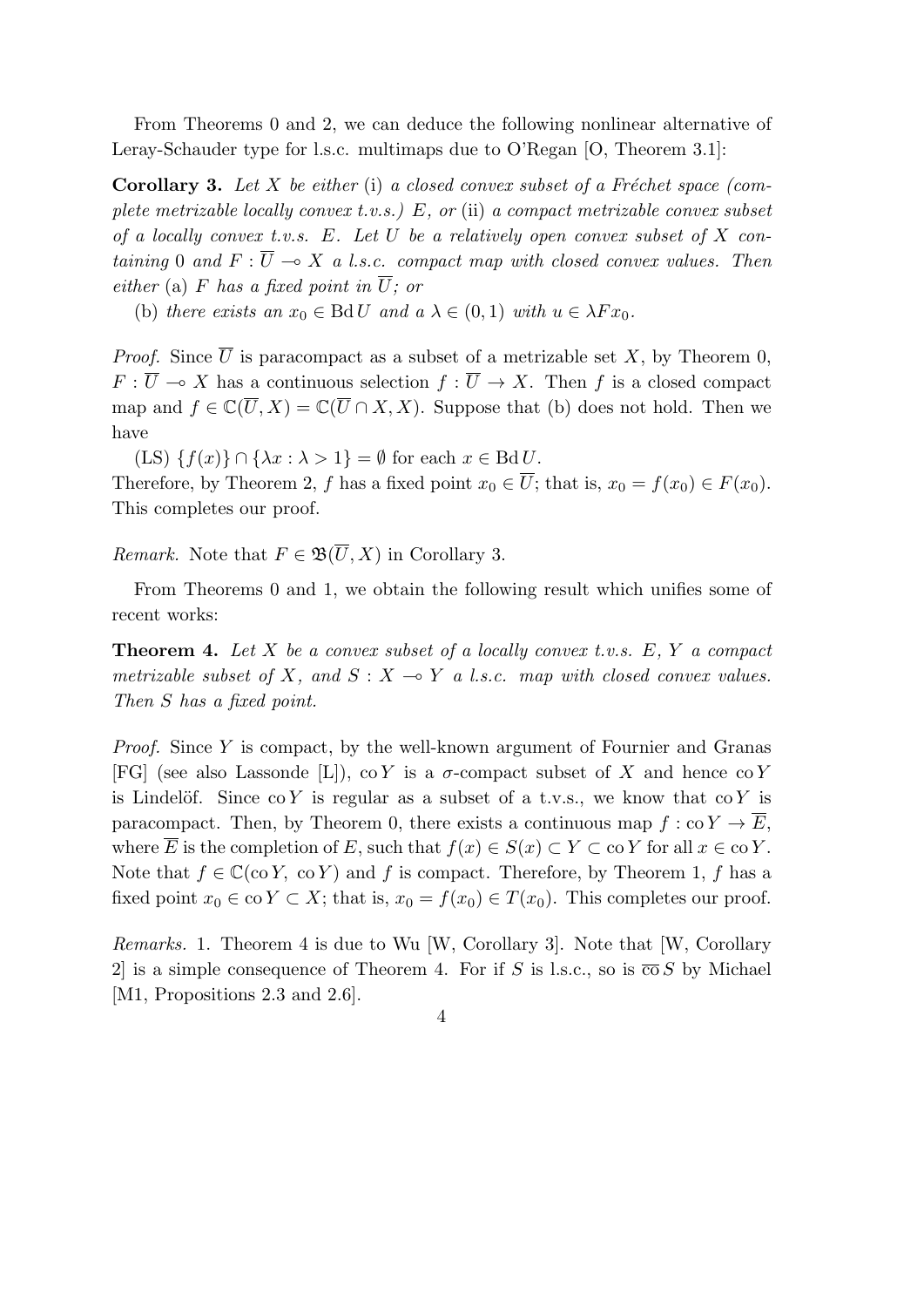2. Theorem 4 generalizes Kim and Lee [KL, Corollary to Theorem 3] in several aspects; that is, their result is a particular case of Theorem 4 for  $X = Y$  and  $E$ itself is metrizable.

3. Zheng [Ze, Theorem 2.5] obtained a particular form of Theorem 4 for a normed vector space *E*.

4. Zhang [Za, Lemma 2.1] deduced a particular form of Theorem 4 for a Banach space *E* from a result of Cubioti.

5. Note that  $S \in \mathfrak{B}(X, Y)$  in Theorem 4.

Theorem 4 has the following more general form.

**Theorem 5.** Let *I* be an index set. For each  $i \in I$ , let  $X_i$  be a nonempty convex subset of a locally convex t.v.s.  $E_i$ ,  $Y_i$  a nonempty compact metrizable subset of  $X_i$ , and  $S_i$ :  $X := \prod_{i \in I} X_i \multimap Y_i$  *a l.s.c. map with closed convex values. Then there* exists a point  $\overline{x} = \prod_{i \in I} \overline{x}_i \in Y := \prod_{i \in I} Y_i$  such that  $\overline{x}_i \in S_i(\overline{x})$  for each  $i \in I$ .

*Proof.* Note that  $X = \prod_{i \in I} X_i$  is a convex subset of a locally convex t.v.s.  $E :=$  $\Pi_{i\in I}E_i$  and that  $Y = \Pi_{i\in I}Y_i$  is a compact subset of *X*. Then, as in the proof of Theorem 4, co *Y* is a paracompact subset of *X*. Then by Theorem 0, for each  $i \in I$ , there exists a continuous map  $f_i : \text{co } Y \to Y_i$  such that  $f_i(x) \in S_i(x) \subset Y_i$ for all  $x \in \text{co } Y$ . Define  $f : \text{co } Y \to Y$  by  $f(x) = \prod_{i \in I} f_i(x)$  for  $x \in \text{co } Y$ . Then  $f \in \mathbb{C}(\infty Y, \infty Y)$  and *f* is compact. Therefore, by Theorem 1, *f* has a fixed point  $\overline{x} \in Y$ ; that is,  $\overline{x}_i = f_i(\overline{x}) \in S_i(x)$  for each  $i \in I$ . This completes our proof.

*Remarks.* 1. Theorem 5 is equivalent to Wu [W, Theorem 1]. Note that our statement and proof are much simpler than his. If each  $E_i$  is a normed vector space, Theorem 5 reduces to Zheng [Ze, Corollary 3.1].

2. Wu [W, Theorem 4-7] applied Theorem 5 to obtain new equilibrium existence theorems for asbtract economies.

3. Finally, in view of Theorem 1, the main results of Kim and Lee [KL, Theorems 1 and 2] can be extended to non-locally convex spaces.